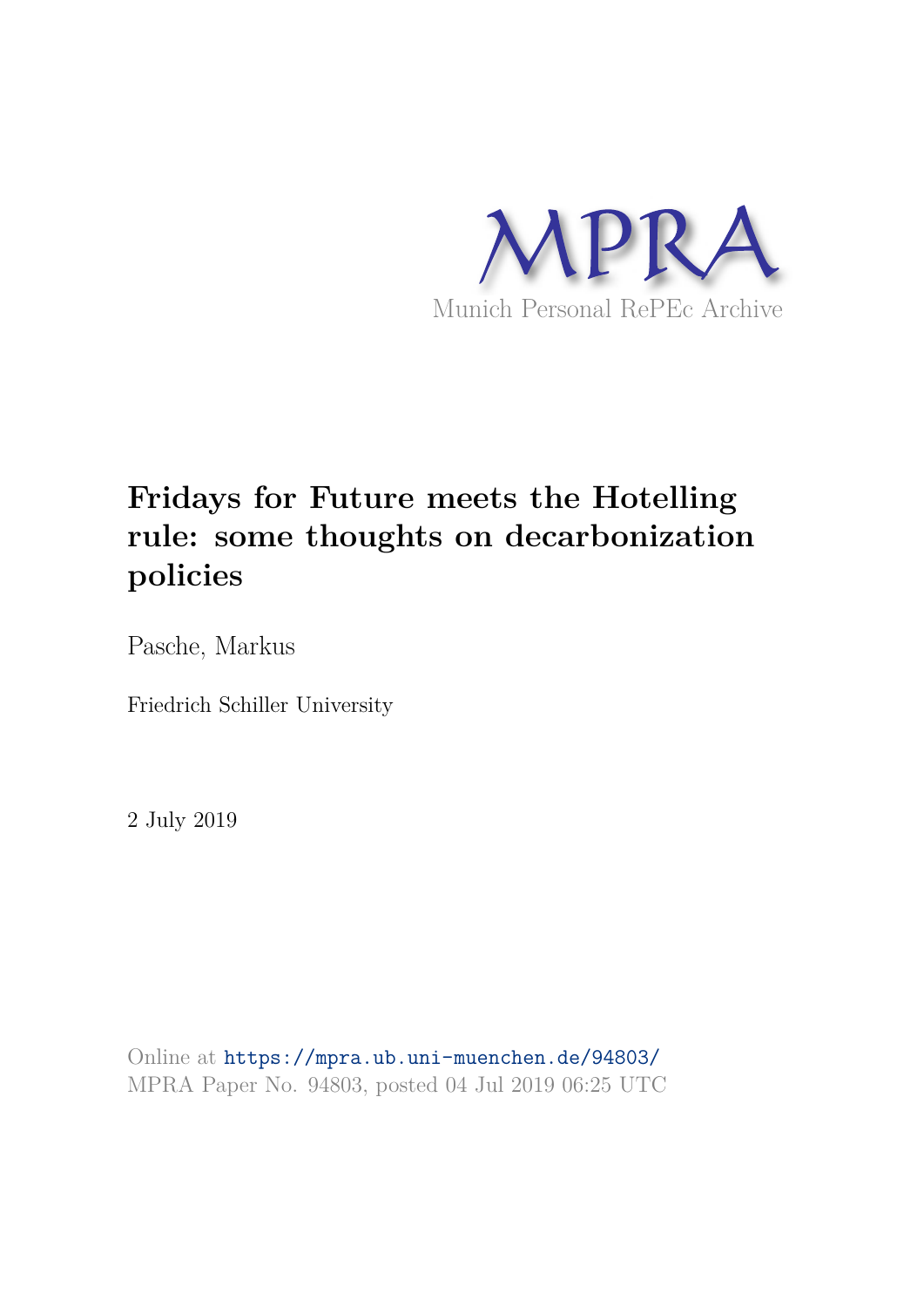# Fridays for Future meets the Hotelling Rule: some thoughts on decarbonization policies

Markus Pasche<sup>1</sup>

Friedrich Schiller University Jena School of Economics and Business Administration Carl-Zeiss-Straße 3, D-07743 Jena

July 2, 2019

#### Abstract

The Hotelling rule is applied to the case of a fixed CO2 budget restriction which has to be met in order to reach the global warming goal according to the Paris Agreement. While the theoretical result is well-known and simple, the practical implementation under technological uncertainty suggests that tradable emission certificates are superior to CO2 taxes. The practical implementaion has also to consider that production chains are globalized, and that decarbonization strategies will be pointless if the Global South is not part of it.

Keywords: climate change; CO2 reduction, Hotelling rule, CO2 taxes, emission trading system, globalization

JEL Classification: Q54, Q58, Q30, Q37, Q38, O30

# 1 Introduction

The Paris Agreement is a broad consensus that global warming should not exceed 1.5 (maximum: 2) degree Celsius. As the global temperature is a function of the total stock of emitted greenhouse gases, this goal implies that the remaining amount of CO2 (and equivalents) which is allowed to being emitted, is restricted: so-called "CO2 budget". As we can interpret the absorbing capacity of the biosphere as a resource input for production, we can use the Hotelling result how to maintain infinite production with a non-renewable resource (Hotelling 1931). It is a normative approach of the intertemporally efficient use of a finite resource. The main difference is that the non-renewable resource is a private good with a price, while emissions are an externality. Moreover, the Hotelling rule is based on the fact that the technology and preferences are given and do not change through time. Thus, the result is not directly applicable to real-world. Nevertheless, the Hotelling path where permanently increasing resource prices induce a permanent substitution by factors which could be accumulated is a sort of blueprint for implementing decarbonization policies under more realistic conditions which are addressed in this paper.

<sup>1</sup>markus.pasche@uni-jena.de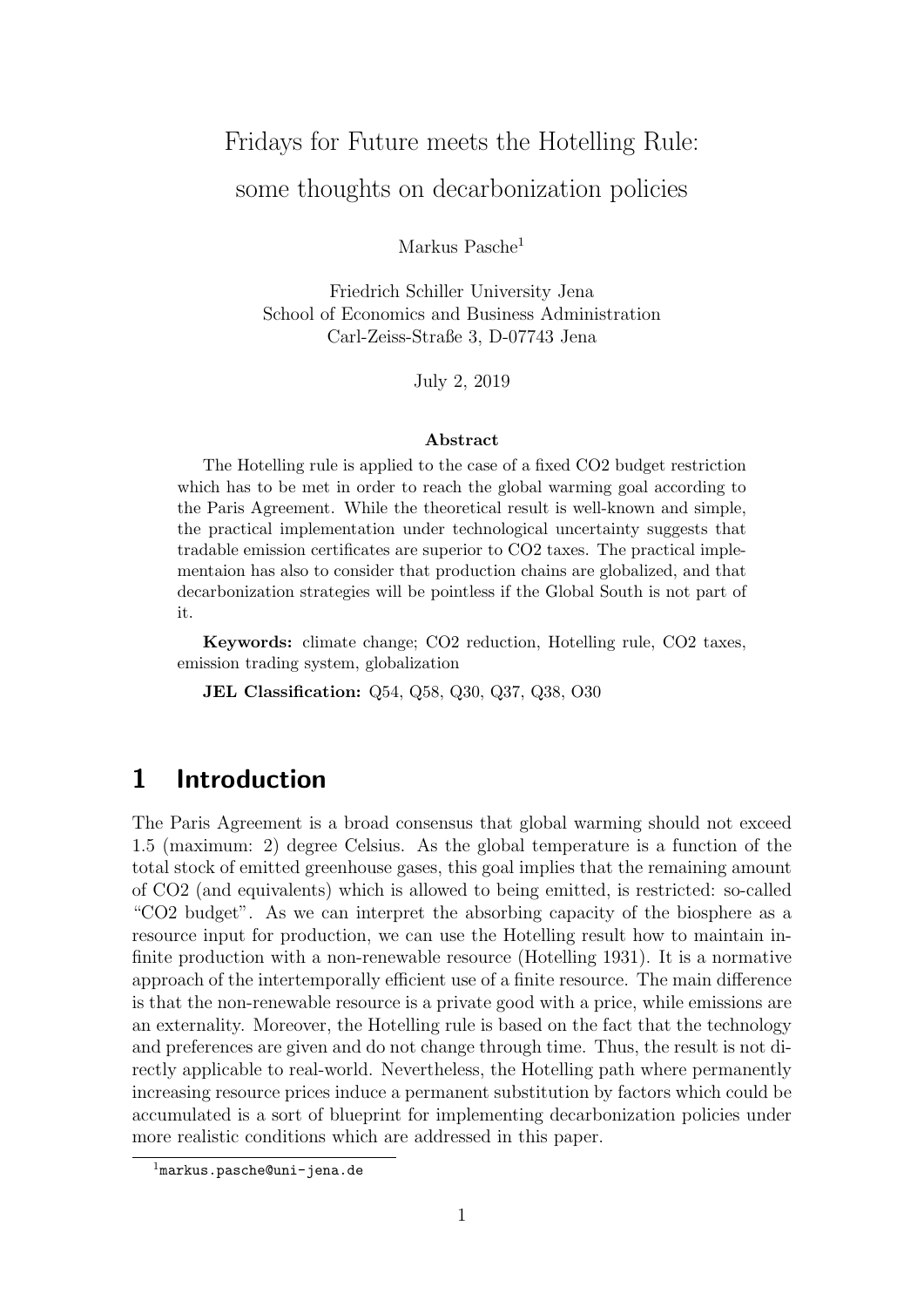### 2 Hotelling and the decarbonization path

The discussion starts with the interpretation of the aggregated production function. Such a function is a (very debatable) representation of the entire production apparatus of the economy, consisting of many different technologies in various sectors. Leaving the important and fruitful Cambridge-Cambridge controversy aside (Pasinetti/Scazzieri 1987), we concentrate on two issues: (a) in some sectors we have already backstop technologies which do not depend on fossil inputs, such like renewable energies for producing electricity. (b) In some sectors a substitution with non-fossil technologies is difficult or even impossible at the current state. We assume that this could be represented by a partial substitutability of fossil technologies with non-fossil ones. Substitution does not necessarily mean that we produce exactly the same physical bundle of goods with different inputs, but to obtain the same GDP with different technologies which might imply structural change (de-linking output from environmental input). Non-fossil ("clean") technologies require investments into a capital stock  $K$ , while the existing fossil technologies require the use of nature as a sink for CO2 emissions, E. Investments into fossil technologies as well as labor are neglected for sake of simplicity.

Thus, we assume  $Y = F(K, E)$  with the usual properties of positive but declining marginal returns, partial substitutability, and constant returns to scale. A decarbonization strategy means that more and more fossil technologies are replaced by "clean" ones, which implies a permanent substitution of  $E$  by  $K$ . The CO2 budget is given by B. Utility comes from consumption only<sup>2</sup>,  $u = u(C)$ . The optimization problem is (see Bergstrom 2016)

$$
\max_{\{C,E\}} \int_0^\infty \beta^t u(C(t)) dt
$$

with  $\beta \in (0, 1)$  as the discount factor, subject to

$$
\dot{K}(t) = F(K(t), E(t)) - C(t)
$$
  

$$
\dot{B}(t) = -E(t)
$$

and  $B(t) \geq 0$  and  $K(t) > 0$  for all t. Regarding the global warming goal, the compliance with the CO2 budget, here:  $B(t) \geq 0 \forall t$ , is the crucial condition. From the FOC we obtain the Hotelling rule

$$
\frac{\dot{F}_E}{F_E} = F_K
$$

 $F_K$  is the real return of "clean" capital, or in case of competitive markets: it's real interest rate. However, it is not clear whether a price of emissions, i.e. a price according to the marginal productivity  $F_E$ , exists. Emissions are an *externality*, unlike the resources in the original Hotelling model which are traded on markets.

So the result of the Hotelling rule implies – given that we have a market economy instead of a central planner – that emissions have to be priced according to their

<sup>&</sup>lt;sup>2</sup>In addition, it might also be negatively affected by the emissions  $E$ , see Xepapadeas 2015.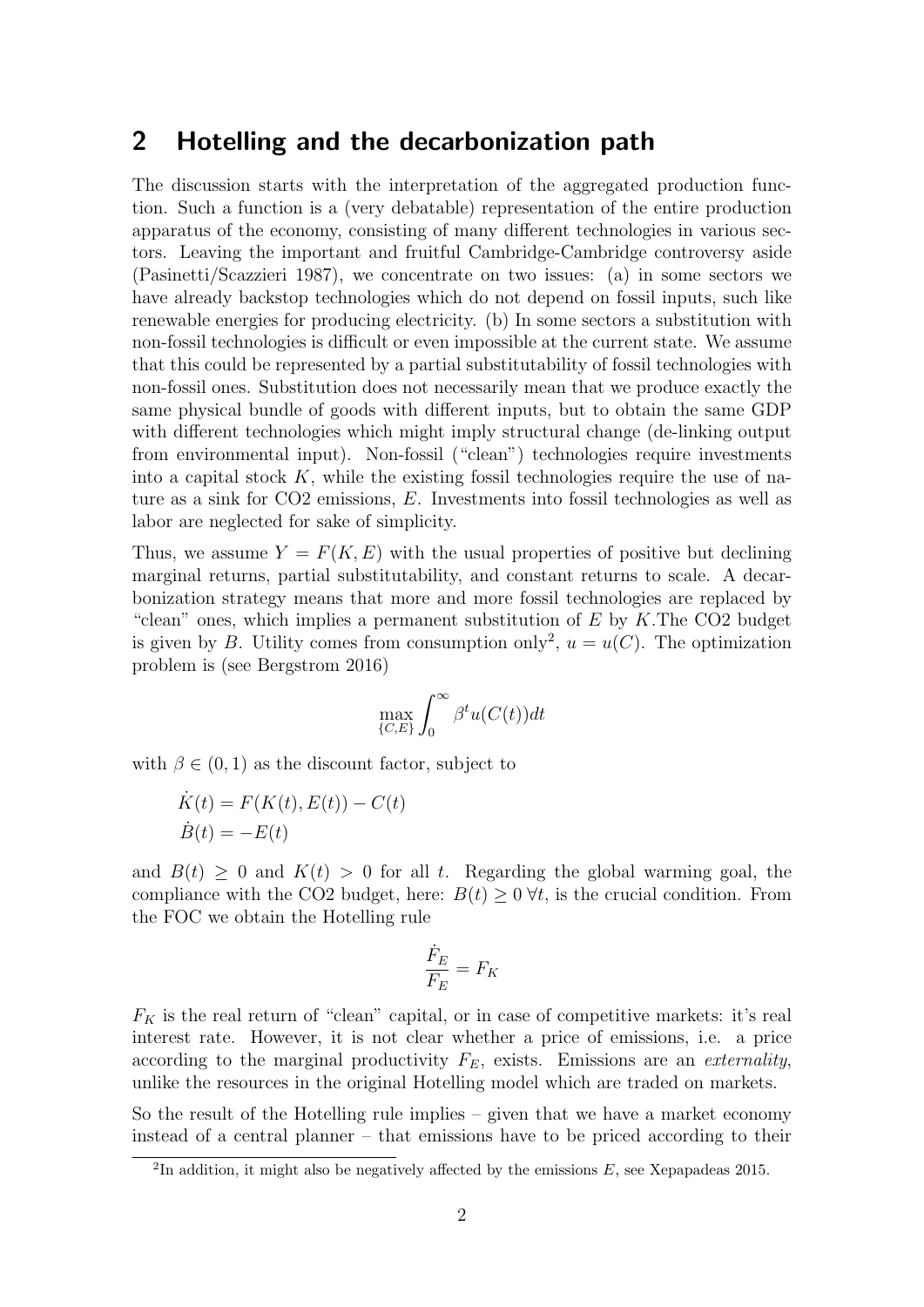marginal (social) cost which means that we have to *internalize the external cost*, which prompts for governmental action. Without such a price, emissions will maintain or even increase which will induce immense losses of wealth in the future once when the 1.5 degree goal isn't accomplished. In order to induce a *permanent substi*tution of fossil technologies with clean ones, the emission price has to *permanently* rise with the rate  $F_K$  according to the Hotelling rule. Technically, this works with a substitution elasticity of at least one. For the next years or even decades this should be not very problematic as we have backstop technologies in many (but not all) CO2 emitting industries which allow for complete substitution.

We should keep in mind that this is a normative model which depends on quite harsh simplifying assumptions. In particular, we have one well-defined function F with properties which do not change in time. This is unrealistic. The underlying production apparatus is permanently changing due to technical progress and technical adjustments. Moreover, we neither have perfectly competitive markets which guarantees that factors are priced according to marginal productivity, nor do we have a perfect internalization strategy for pricing  $E$ . But the overall message, that emissions have to decline and being substituted by clean technologies such that  $B(t) \geq 0$  for all t holds true, and that therefore the emission price must somehow rise, is still highly plausible. This take-home message from the Hotelling model is an important advice.

### 3 Practical implementation: CO2 taxes or ETS?

A carbon tax per ton CO2 and year is an instrument which is used by several countries (e.g. Sweden, UK, Switzerland, South Africa, see World Bank/Ecofys 2016). It is relatively easy to implement on a national level. Although it is easy to design a scheme with permanently rising prices (as done in most of the countries), the absolute level is also considering the negative effects on the price-competitiveness of fossil-intensive domestic industries, and are thus an outcome of political bargaining. A policy maker could observe whether the development of past CO2 emissions declined such that it is consistent with the Paris Agreement, or in other words: that it is likely not to exceed the budget constraint  $B(t) \geq 0$ . If the substitution process is too slow, CO2 taxes have to rise stronger. The problem is that the policy maker neither has the full picture of the production apparatus behind  $F(K, E)$ , i.e. the substitution elasticities, nor about the innovative change of the technologies and practices. That means that the price path is politically determined but the emission path is an endogenous and uncertain outcome. This is problematic as  $B(t) > 0 \forall t$  is absolutely mandatory. Another problem regarding internalization of external cost is that in case of a small country the marginal effect on global warming is close to zero, even in case of total decarbonization<sup>3</sup>. We do not have an idea about the "correct" national price of CO2 emission if not all countries are strictly committed to the Paris Agreements and implement policies accordingly.

 $3$ Germany contributes 2.4% to global CO2 emissions. In case of a sudden stop of German carbon emissions (100% reduction), this would be globally statistically insignificant as China, India and US have still growing emissions.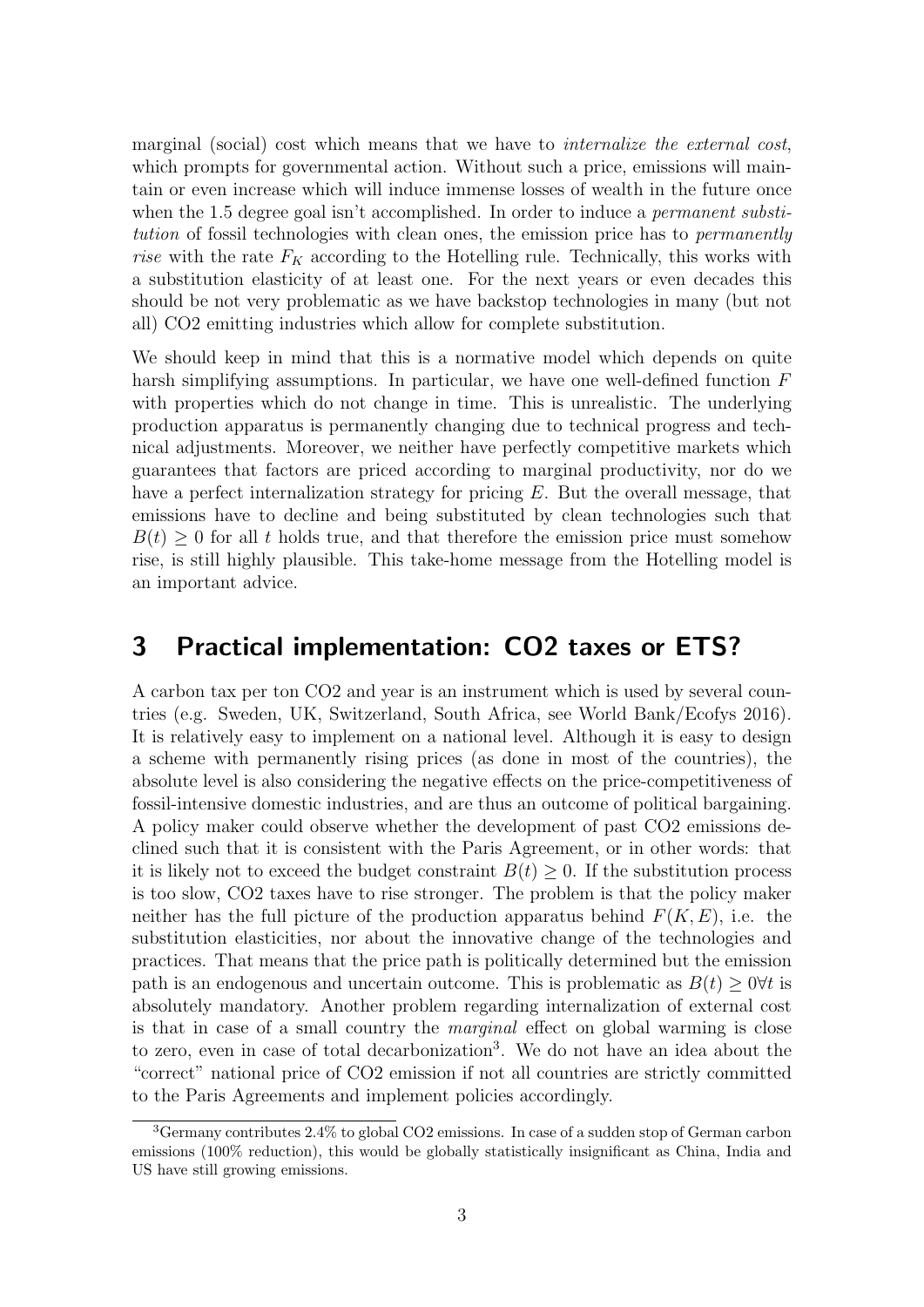Another internalization strategy which is used for several branches e.g. in the European Union or in the United States is the Emission Trading System (ETS). Purchasing a license for CO2 emissions per year is costly. This requires that the initial offering of the certificates by the governmental authorities is costly, too, e.g. by using an auctioning mechanism<sup>4</sup>. The license can be traded such that in case of competitive markets the substitution of fossil with clean technologies takes place at lowest cost. Only firms with high cost of avoiding emissions will hold certificates. The absolute amount of tradable certificates is fixed and declines each period. Henceforth it is possible to choose a path similar to the Hotelling path and to achieve  $B(t) \geq 0$ for all  $t$  for sure. Whether this path is optimal (according to the Hotelling rule) is unclear for the same reasons mentioned above: the price for certificates might fluctuate, and the price-quantity path is unlikely to meet the optimality conditions all the time. However, the absolute boundary of the CO2 budget is respected for sure. The policy maker could learn from past price movements whether at the current state a substitution became easier or not. E.g. in case of price stagnation or declines we obviously have reached a technological level which makes substitution easier. Henceforth, in the next period the policy maker could cut the certificate amount even more.

Under ideal conditions, i.e. well-known function  $F$  and competitive markets, both solutions could be designed such that they are equivalent. However, given the lack of knowledge about the production apparatus and the permanent technological change, the ETS solution is more favorable in terms of precisely targeting the ecological goals. Regarding the implementation, both strategies have their caveats if we consider an open economy which is embedded in global value chains and trade patterns.

Both strategies will lead to an additional governmental income, either in form of CO2 taxes or revenues from initially selling certificates. Decarbonization is a megatrend which will massively change the way of producing goods and services, and all that has to be managed in quite short time. Therefore, both pricing strategies will lead to tremendous additional expenditures of households which many of them will not be able to afford. As the purpose of both policies is to change the *relative* prices in order to spur the substitution process towards decarbonization, these additional governmental income should be given back to the households directly and immediately, preferably in a lump-sum transfer so that it does not distort allocation. So we should see only the substitution effect due to relative price changes, but not negative income effects. The disposable aggregated household income should be unchanged. As poor and rich households have different consumption patterns, economists expect also positive redistributive effects from such an appropriate pricing-transfer scheme (see Edenhofer/Schmidt 2018).

Some countries implement both systems (World Bank/Ecofys 2016), that is they participate in an ETS for particular industries and branches plus having a carbon tax. This might be suitable if the necessary extension of an ETS to all sectors is difficult because it requires supranational adjustments, while the domestic decarbonization should be spurred also in the short-run. One problem is, that due to the

<sup>&</sup>lt;sup>4</sup>The so-called "grandfathering" of allocating certificates is one of the most criticized inconsistencies of the European ETS, see Clò 2010.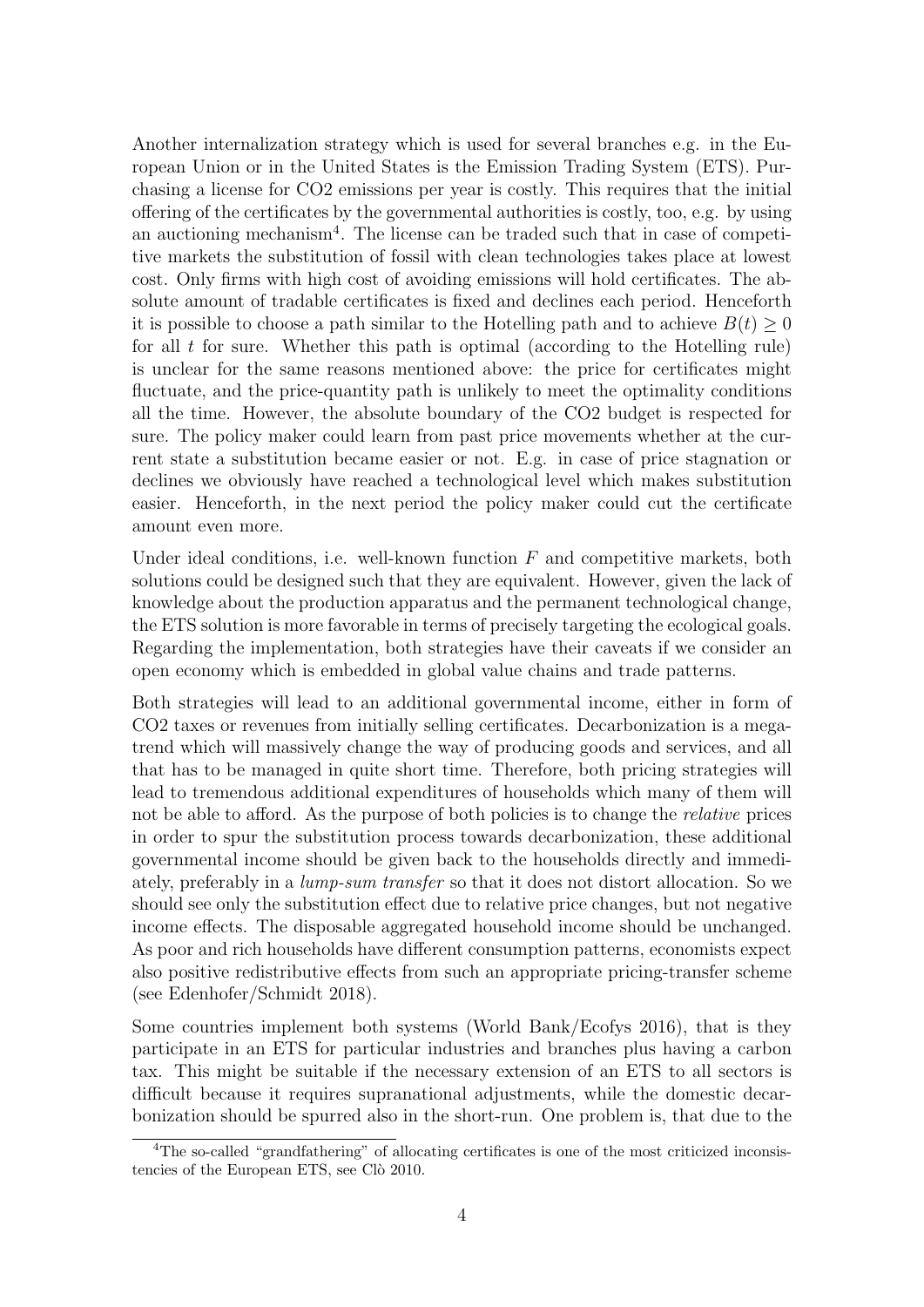existence of parallel systems there is no unique price for CO2 in the economy, and eventually some branches might pay a double price. All that create inefficiencies. However, it could be the second-best if the alternative is to do nothing.

## 4 International issues

Each environmental policy measure or decarbonization strategy on a national level necessarily changes the relative prices, i.e. makes fossil-intensive activities relatively more expensive. If these domestic industries lose price-competitiveness, and the country loses comparative advantages for producing this good or task, the global production chains will re-arrange, and the fossil-intensive production moves to other countries ("Carbon Leakage"). The effect on reducing global CO2 emissions might thus be zero or even negative. This underlines that a global externality (or making policies in favor of a global commons) is a public good and results in inefficient Nash equilibria. The Paris Agreement should provide a solution, however, it is not reinforcable and thus imposes weak incentives. Any decarbonization strategy should keep in mind that the vast share of future CO2 emission comes from developing and emerging countries which are growing rapidly (Busch 2015; note that the vast majority of past accumulated emissions stem from Europe and the US). A purely national decarbonization strategy is pointless if it is not considering this fact. On the other hand, higher CO2 prices in developed countries might also spur technological innovations towards greener production as there is an incentive to save expensive inputs. Henceforth, an economy might eventually benefit from a technologically leading position, at least if other countries also adopt decarbonization policies (see Porter/van der Linde 1995).

A first answer to this problem is to impose Border Carbon Adjustment taxes (BCA) in order to establish a playing level field. The correction of relative prices (due to internalization) should not harm the domestic industry or create benefits for countries with a lax climate policy. Also the BCA revenues should be immediately returned to the households in order to avoid negative income effects. In case of CO2 taxes, the BCA should be at the same level – minus carbon related taxes or emission licence fees the exporting firm might have paid in foreign countries (avoiding double taxation). It is essential to note that BCA are not tariffs, and they are not distorting competition but establishing fair competition. Thus, they are conform with WTO rules (Mehling et al. 2017).

To some extent it might be possible to "export" the decarbonization strategy by setting incentives to adopt similar policy schemes in other countries. While BCA might be a mild incentive to implement carbon prices in the foreign country, too, in order avoid BCA payments, the instrument of production standards can be used as well. Usually (high) standards are seen as protectionist measures. But in most cases the purpose is clearly not to prevent foreign firms to export their goods but reasons of environmental or consumer protection, labor standards etc., which means: reasons rooted in externality or information asymmetry problems of market allocation. In case of climate change, all countries share a common interest to shape the rules of economic activities such that carbon emissions are reduced, although there might be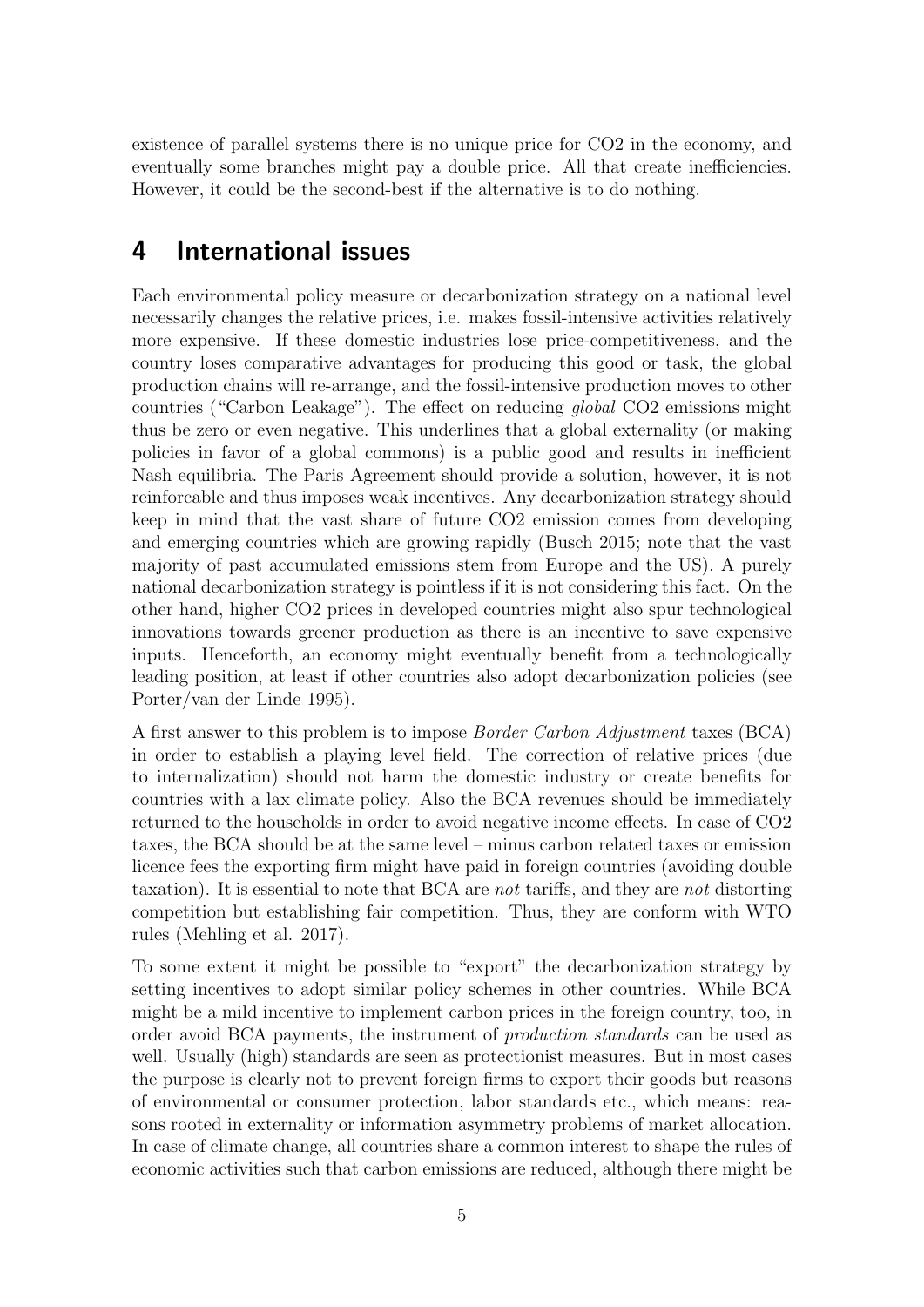different national strategies how to implement it. Standards which aim to protect the biosphere, a global commons, instead of the domestic industry should be acceptable. Therefore, standards should facilitate fair and efficient market exchange, national and cross-border, and should thus not be seen as a barrier to (efficient) trade. Defining decarbonization standards in a general manner might be an instrument to promote such policies in other countries. These standards could range from reporting the carbon footprint of the product or service (via the entire production chain), or enforcing that at least 50% of the BCA have to be reduced by foreign carbon prices, guaranteeing low carbon production by using green technologies etc. Such standards could be made more acceptable for poor countries if also an easier access to knowledge and clean technologies is provided at the same time.

Another form of "exporting the decarbonization strategy" is to facilitate global diffusion of best practice green technologies. Instead of making most private profit of developing green technologies in the Global North, it is essential to make the highest social profits by promoting the adoption of these technologies in the Global South. Now and in the future, large-scale CO2 reductions could be achieved in emerging countries. This requires massive investments from the Global North.

Finally, the instrument of Free Trade Agreements (FTA) should be based on joint decarbonization goals. This means that the Sustainable Development Goals of the UN as well as the Paris Climate Agreement should not just be mentioned in FTAs ("for kind attention") but being the basis of it. Trade easing such like reducing tariffs or harmonizing standards are strictly conditional to rigorous and enforced environmental standards and implemented policies in all participating countries in order to reach joint environmental goals. This might include the provision of technological knowledge how to achieve a greener production (see above). It is not a wise strategy to disentangle trade policy and environmental policy because sustainable production and trade necessarily requires that ecological conditions ("planetary boundaries") are met. *Because national environmental policy efforts are threatened* by the global free-riding problem, it is essential to address these problems in trade agreements. Unfortunately, even the recent examples of FTA such like between the EU and the Mercosur countries most agreements follow the traditional route of kindly mentioning environmental and social goals in a general manner (without much enforcement), followed by particular trade alleviations which ignore the conditionality on sustainability goals<sup>5</sup>. This might have something to do with the question who is participating in the trade negotiations. But without a substantial change of the FTA towards the conditionality on ecological goals such like decarbonization, national policies of the Global North will have moderate or low global impact. The atmosphere doesn't mind where, how and why CO2 emissions are reduced as long as the reduction is sufficient to prevent overheating.

<sup>&</sup>lt;sup>5</sup>Example: Reducing import tariffs on agricultural products from Brazil to zero if and only if the rainforest is protected. In case of substantial grubbing, the tariffs will automatically rise to XX %. A very small step towards this direction was done by pushing Brazil's president Bolsonaro to stay with the Paris Agreement in exchange to participation with the EU-Mercosur-FTA.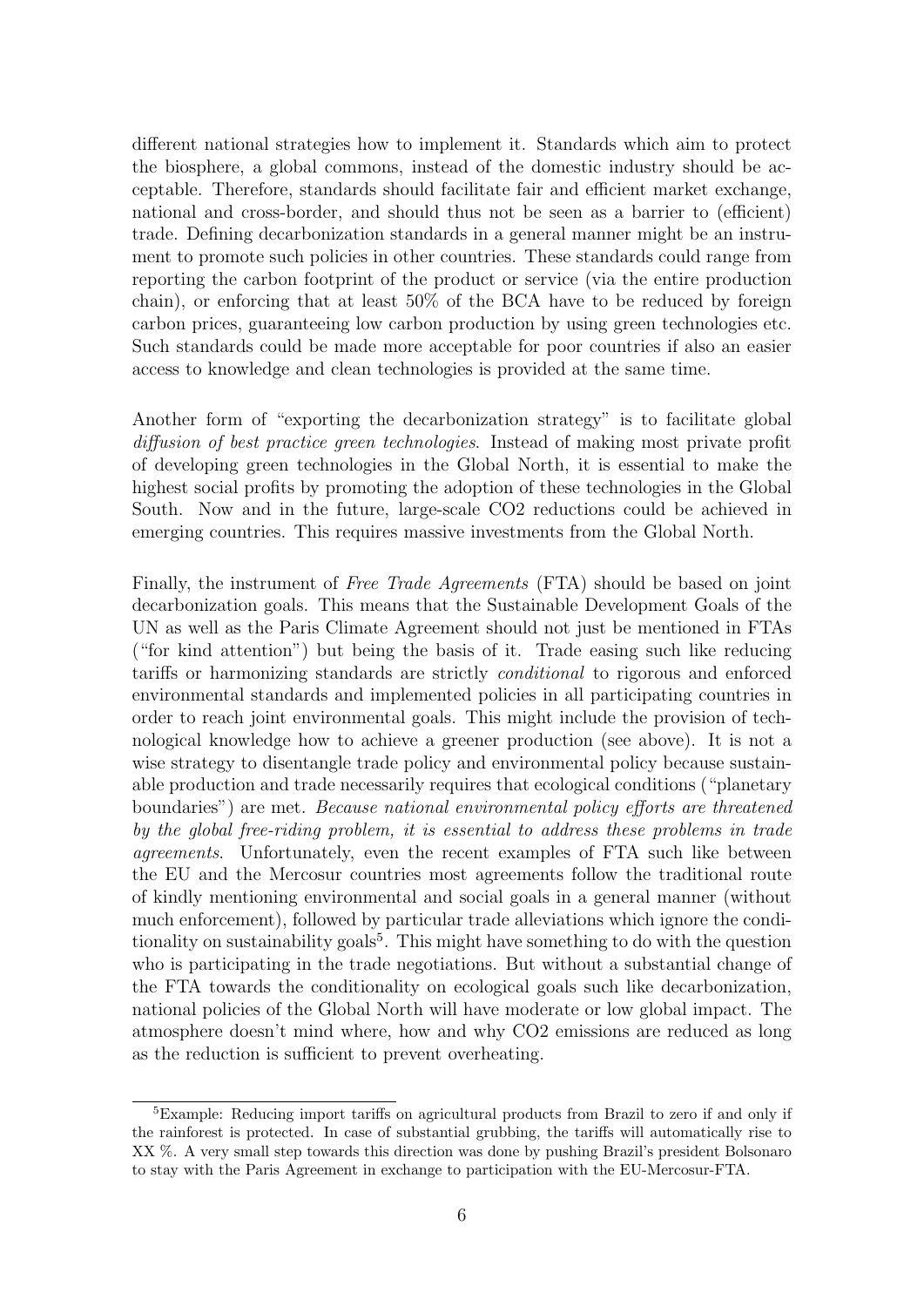## 5 Conclusion

In order to meet the Paris Agreement it is essential not to exceed the CO2 budget. The safest way is to implement an ETS where all sectors have to participate without any exception. The strategy to cut the yearly amount of available certificates could be triggered by the development of the observed prices. Hence it might come – more or less – close to the optimality conditions of the Hotelling rule. A CO2 tax (or a mixed system) is also a good policy option but seen as second-best. The main problem is the unpredictability of technological changes so that the substitution path cannot be controlled properly. Both decarbonization strategies have in common that they generate income of the fiscal budget which should be directly and immediately returned to the households in order to avoid negative income effects. Another important issue is that national decarbonization strategies are limited by globalization: in order to achieve level playing field and to avoid that dirty industries move to other countries with lax policies, Border Carbon Adjustment taxes (or similar measures) are necessary. But globalization could also be a chance rather than hindrance: defining environmental standards which have to be met across the entire global production chain as an import requirement, and using Free Trade Agreements by making trade alleviations conditional to such policies, could promote decarbonization policies in other countries.

#### Bibliography

- Bergstrom, J.C. (2016), Resource Economics. An Economic Approach to Natural Resource and Environmental Policy, 4th ed. Edward Elgar.
- Busch, J. (2015), Climate Change and Development in Three Charts. Center for Gllobal Development. https://www.cgdev.org/
- Clò, S. (2010), Grandfathering, auctioning and Carbon Leakage: Assessing the inconsistencies of the new ETS Directive. Energy Policy 38 (5), 2420-2430.
- Edenhofer, O., Schmidt, C. M. (2018), Eckpunkte einer CO2-Preisreform. RWI Position #72, 1. Dezember 2018
- Hotelling, H. (1931), The Economics of Exhaustible Resources. Journal of Political Economy 39 (2), 137-175.
- Mehling, M., van Asselt, H., Das, K., Droege, S., Verkuijl, C. (2017), Designing Border Carbon Adjustments for Enhanced Climate Action. Climate Strategies.
- Pasinetti, L., Scazzieri, R. (1987), Capital Theory: Paradoxes. In: The New Palgrave: A Dictionary of Economics, London and New York.
- Porter, M.E., van der Linde, C. (1995), Toward a New Conception of the Environment-Competitiveness Relationship. Journal of Economic Perspectives 9(4), 97-118.

World Bank, Ecofys (2016), Carbon Pricing Watch 2016 (May), Washington, DC.